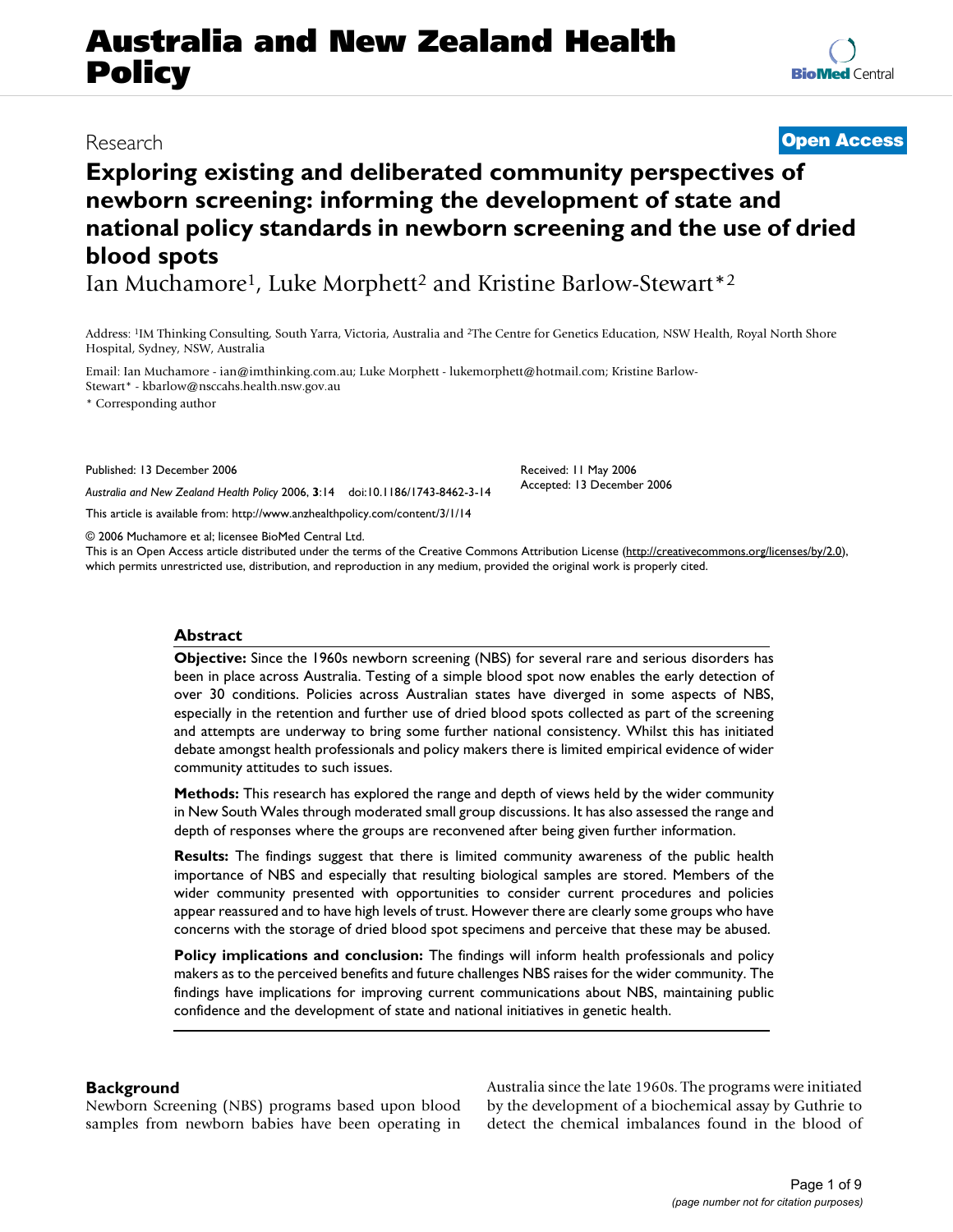babies affected by phenylketonuria (PKU) [1]. Screening was expanded to include testing for congenital hypothyroidism, galactosaemia and cystic fibrosis [2,3]. The introduction in recent years of testing using Tandem Mass Spectrometry (TMS) methods [4] has enabled the inclusion of a much larger panel of conditions.

In the Australian state of New South Wales (NSW) the collected newborn blood spots are currently screened for about 30 conditions where early detection and treatment can positively impact on the health of an affected child and family. Annually about 85,000 babies born in NSW [5] are screened and about 90 babies are diagnosed with one of the screened conditions following a positive screening test. The blood sample, taken by heel-prick 48– 72 hours after birth, is dried on cards originally known as Guthrie cards but which are now more appropriately referred to as dried blood spot specimens [6].

NSW Health policy [7] directs that informed verbal parental consent must be obtained before the procedure is carried out. The policy also requires that information is provided prior to testing in the form of a pamphlet [8] and that discussion should take place between health professionals and parents. It requires that consent is noted in the medical record of the mother and or child. Most parents do consent to screening and in cases where parents refuse NBS, policy requires that refusal is recorded in the mother's or baby's file. The parents are only informed of the test results from NBS if the result indicates a problem or further testing is required.

Screening programs in other Australian states have many similarities to NSW although there are some differences [2]. Whilst there has been some variation in the past as to precisely what conditions are tested for these are now essentially aligned apart from some technical differences in biochemical testing methods and their implementation. Protocols for collecting verbal consent vary slightly and there is also some variation in the content of educational information offered in advance to parents.

The clearest difference in approach has been in the retention policies for dried blood spot specimens which differ significantly across Australian states. Some states retain dried blood spot specimens indefinitely and others hold them for just two years before they are destroyed [9]. In NSW the dried blood spot specimens are stored for 18 years in a secure facility at the NBS Laboratory after which time they are destroyed [7]. The development of a uniform approach to newborn screening has been recommended by the Australian Law Reform Commission [9] and has also received support from the Australian Government [10].

The stored specimens may be used for quality assurance and audit practices by the laboratory and for the development of test protocols to further expand newborn screening. They may also be used, with the consent of parents, for the medical benefit of the family such as enabling prenatal testing in future pregnancies where information from an affected child is otherwise unavailable.

In addition, dried blood spot specimens may also be used for Human Research Ethics Committee (HREC) approved medical research [11]. Other uses include forensic testing. A formal agreement between NSW Health and NSW Police provides a protocol for police access to the specimens as part of their investigations [12].

Approximately 400 dried blood spot specimens from NSW have been used in the last 3 years for HREC approved research and about ten dried blood spot specimens since 2002 have been requested by the Police for the identification of remains of a person (personal communication Bridget Wilcken, Director NBS laboratory, NSW).

While NBS programs have been operating in Australia for over 40 years, the experiences, awareness, perceptions and attitudes towards NBS amongst the wider community have not been formally explored. In 2005 the Centre for Genetics Education undertook such a study exploring views about the program in NSW including the retention and further use of the dried blood spot specimens.

This paper focuses on consumer awareness and understanding of NBS and in particular views towards the retention and further use of the specimens. Responses to issues of consent, information provision and the potential to further expand NBS are being reported separately.

#### **Methods**

A reconvened group discussion methodology, based upon previous studies exploring public perceptions of medical research [13], was used which allowed exploration of both existing and more deliberated viewpoints. The project and stimulus materials were developed with guidance from an Expert Advisory Group (EAG) with experience of NBS, policy, health ethics and communications. The research protocol was approved by the institution's Human Research Ethics Committee.

#### *Sample and recruitment*

Discussions were undertaken with nine groups: 40 participants in total, comprising 24 women and 16 men (Table 1). Groups were structured such that participants shared similar socioeconomic backgrounds and were single sex to promote the development of group dynamics. It was intended to engage a cross section of distinct groups with potentially different stakeholder perspectives of newborn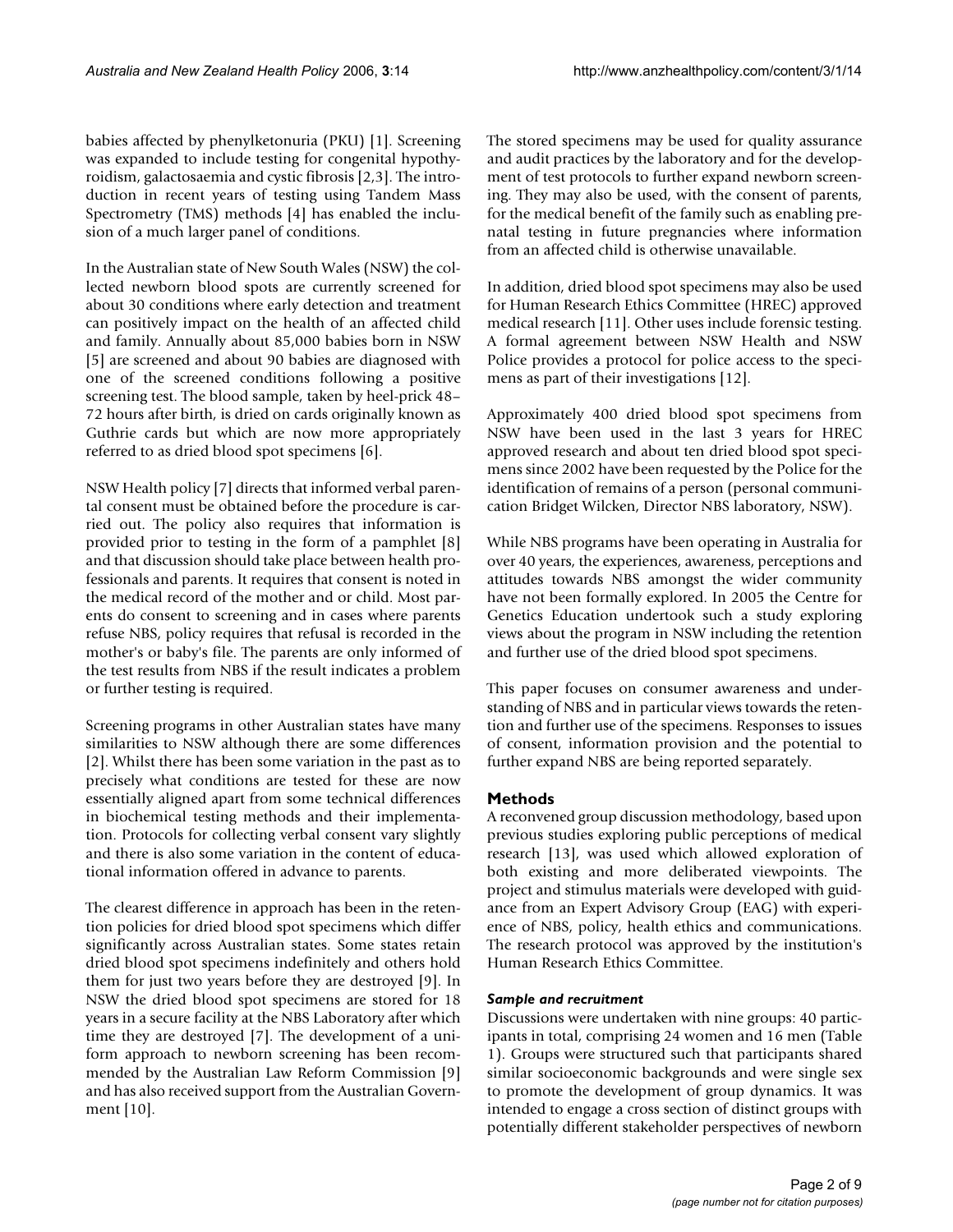screening and the use of the stored dried blood spot specimens. The groups included young adults whose dried blood spot specimens had recently been destroyed, recruited through youth agencies in regional NSW (Groups 1–2); parents who had likely recently experienced NBS, recruited through several Child Health Centres in suburban Northern and Western Sydney (Groups 3–5) and parents with older children where the child's NBS died blood spots were being stored, recruited through a professional market research field recruitment agency in suburban Northern and Western Sydney (Groups 6–9).

Participants were provided with refreshments, childcare support where required and a \$50 shopping voucher for attending both sessions.

#### *Discussion format*

Each group met initially for about 90 minutes. Interviews were conducted using an agreed topic guide and by presenting stimulus materials intended to support further indepth discussion. The discussions about NBS were introduced from a base of general health perceptions and information sources which then moved to understanding of the concepts of screening and testing in general. Whilst the research approach and use of the stimulus materials required some structure and order to the conversation, it was also possible to consider issues as they were naturally raised by participants.

Each group was reconvened between one and three weeks later. All but two of the younger women in Group 1 attended the reconvened sessions. These sessions were moderated in a less structured manner and focused upon the issues that participants themselves raised after having considered the issues and sought out the views of others in the community. The intention here was to examine how participants had considered the issues over time and to what extent their views had developed. Emphasis was placed upon discussions of the storage and further usage of the dried blood spot specimens.

Simple stimulus materials were developed to provide some focus for further discussion and deliberation around newborn screening and storage of the blood spot specimens. The materials covered current and potential future NBS testing; consent procedures and policies; the storage and further use of the dried blood spot specimens; and the rules governing access to them. The information was presented as several show-cards which covered the information contained in the NSW NBS pamphlet [8] in simple bullet-point format. Additionally four short scenarios were developed which were selected as examples covering the range of issues under deliberation:

1. A mother whose child is diagnosed with PKU

2. A couple overseas whose child is diagnosed with Duchenne muscular dystrophy

3. A couple who have been asked to consent to the further use of a stored dried blood spot specimen

4. A woman who wishes to access a dried blood spot specimen in a paternity legal action.

#### *Analysis*

Group discussions were audio recorded and transcribed. Where possible the individual speaking within a group was identified in the transcript such that comments could be followed through each session and used in the analysis.

Transcripts were analysed using a Framework methodology [14] to identify and code common themes, using Microsoft Excel spreadsheets which allowed cross tabulation of individual responses against these themes. Where necessary, further development and editing of themes were undertaken during the coding process. Consistency in coding was validated by the authors independently coding several transcripts with differences discussed and resolved.

| Table 1: Sample Characteristics for Group Discussions |
|-------------------------------------------------------|
|-------------------------------------------------------|

| Group | Gender | No. Participants | Age Youngest Child | Area                |
|-------|--------|------------------|--------------------|---------------------|
|       |        |                  |                    | <b>Regional NSW</b> |
|       |        |                  |                    | Northern Sydney     |
|       |        |                  | $< 6$ months       | Inner West Sydney   |
|       |        |                  | $<$ 2 years        | Northern Sydney     |
| 5     |        |                  | $< 6$ months       | North West Sydney   |
| 6     |        |                  | $5 - 18$ years     | Northern Sydney     |
|       | м      |                  | $5 - 18$ years     | North West Sydney   |
| 8     |        |                  | $5 - 18$ years     | Inner West Sydney   |
| 9     | м      |                  | $5 - 18$ years     | Inner West Sydney   |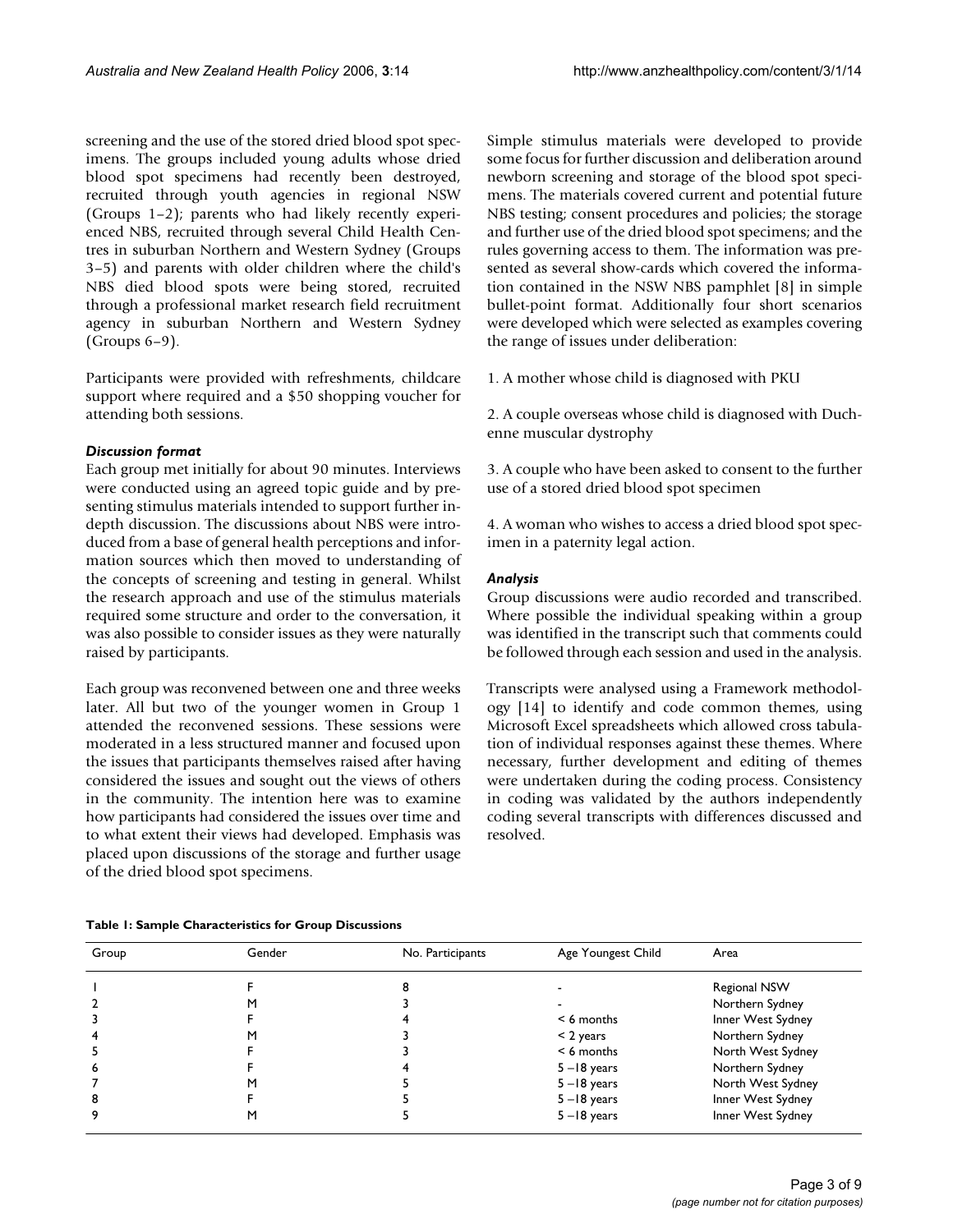#### **Results**

#### *Exploring Newborn Screening*

For most participants NBS was not a familiar term by itself but they associated it with a number of newborn interventions of which they had some experience. The concept was also associated with other procedures such as vitamin K injections and Hepatitis B vaccination. There was little specific knowledge of protocols, procedures and rules related to NBS.

The key trigger for most participants who recalled the test was mention of the heel prick blood test rather than the term 'Newborn Screening'. The heel prick was recalled by most women with young babies and with older children and was also reported by all the younger fathers; a few of the fathers with older children also had quite distinct recollections of the test being done. In particular parents recalled whether they had been present at the time of the test and whether the baby cried after the heel prick. Another common recollection was that this was the test where parents were only informed of the results if there was some problem.

Recollection of the heel prick was not generally linked to an understanding of what specifically was being tested for but this did not seem a cause of concern. One father who had videotaped his child having a heel prick stated: "*I don't know what they test for. I know it's something good. It's not bad*" Group4a. Some participants suggested that the heel prick was part of testing for conditions such as autism, HIV, jaundice or blood clotting diseases. A few participants seemed more confident in their knowledge and stated that the heel prick test was for cystic fibrosis. Two individuals recalled that the test was in some way linked to the "artificial sweetener condition" [PKU]<sup>Groups4a,5a</sup>. In one case this information was gleaned from reading the label on the can of a diet soft drink. The other participant (a woman with several family members in the medical profession) specifically mentioned that one of the conditions included was called PKU and that individuals affected needed to follow a special diet. NBS was generally unfamiliar to the two groups of younger people (Groups 1–2) even when prompted by the term "heel prick".

#### *Support for Newborn Screening*

All participants were highly supportive of the principles of current NBS as outlined in the show-card presented to them. Early detection of a condition was a key positive aspect for them. They knew little about the specific conditions detected and were surprised to hear that as many as 30 different conditions could be detected by NBS. A few participants were keen to have further information about these other unfamiliar "*alphabet diseases*" Group9a, Group9b currently included in NBS. Participants often did not initially realise that many of the conditions detected were inherited in families.

When presented with the first scenario which covered current PKU screening their responses were overwhelmingly positive. None of the participants raised personal or specific concerns with testing for PKU. Participants assumed that almost all parents would see the value in screening for such a treatable condition. Most also reacted positively to the further expansion of screening to include additional conditions, such as Duchenne muscular dystrophy, where there are more limited, if any, options available. At the same time, there was recognition of the impact of such an early diagnosis on parenting and the family. Further analysis of the discussion surrounding the conditions included in NBS and information provision is being separately reported.

#### *Storage of the dried blood spot specimens*

Participants were prompted to discuss their wider experience, knowledge and views towards healthcare related to tissue and blood samples. Such understanding was limited, with almost all believing that such health samples would be destroyed after initial testing. Common reasons cited were that storage would serve no purpose; the sample is no longer needed; the patient can just give another sample if it is necessary and the results are probably kept but physical samples would be impractical to store. On probing and with further reflection a few suggested that there could be some value in storing certain samples, especially tissue for further testing and medical research.

All participants were initially unaware that the dried blood spot specimens, including those of their own children, were being stored. When presented with this information on a show-card, reactions included surprise, curiosity and even shock. It immediately raised general questions such as *"What's the point of storing these blood spots?"*, *"Why the 18 years?"* and *"Wouldn't such widespread storage be cumbersome*?" Considering this new knowledge that the dried blood spot specimens were stored led some to begin considering what had happened to other health samples that had been taken from them.

Participants also found that the friends and family with whom they spoke between the discussion sessions were equally unaware that the dried blood spot specimens were kept. Only one participant found someone who was already aware that they were stored: their partner had seen a national television show that included some discussion about the storage of the specimens. Almost all participants felt that it was vital for parents to know that the dried blood spot specimens are stored for 18 years and potentially used for various purposes.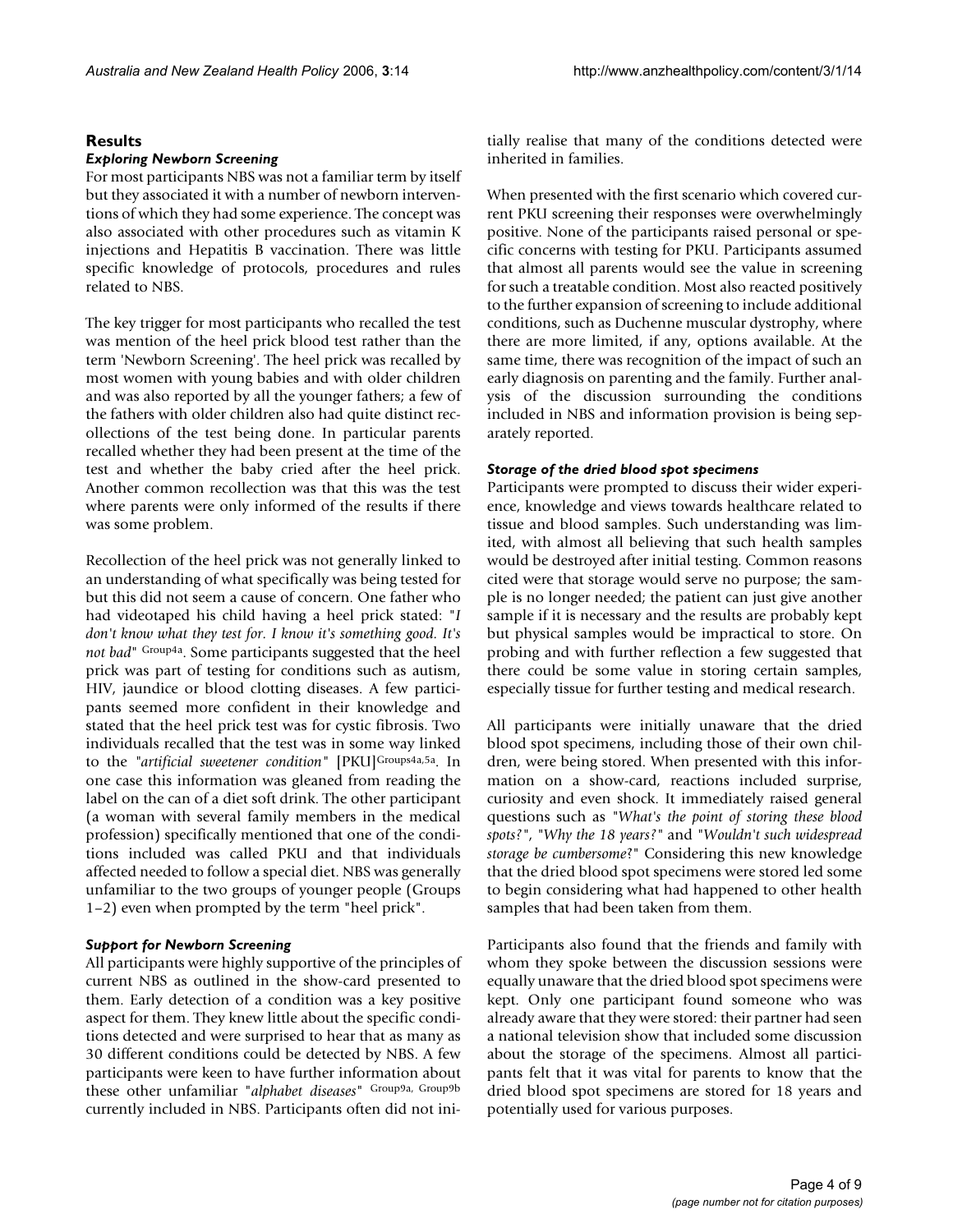#### *Using the dried blood spot specimens*

When asked to further consider and speculate just why they thought the dried blood spot specimens were stored, unprompted responses included that they could be used for quality assurance or re-testing. Some participants felt they could be useful for the family to find a reason for an illness that had later affected their child. Some considered it would be possible to extract DNA from them. Others had not previously made this link but as they considered what they knew about DNA forensics from popular television dramas it was clear to them this was indeed a possibility.

#### *(a) 'Family'*

The possible use of the dried blood spot specimens by families was often interpreted as parents being able to access them at a later date for further health information about their children. This included exceptional circumstances such as using them to later investigate why a child had died.

More commonly there was the perception that the stored specimens might provide some direct benefits to the child or family. It was suggested that parents may desire further tests on the specimens as their child grew up and that taking another blood sample from the child could be avoided by accessing them. Concern was expressed among some of the younger women whose specimens had recently been destroyed that they would 'miss out' on these perceived personal and family benefits.

#### *(b) Medical research*

Use in medical research was generally viewed supportively. It was widely agreed that parents should be informed and consulted if identifying information would be provided to researchers requesting the dried blood spot specimens. The concept of research upon anonymised samples was clearly grasped and seeking parental consent in such cases only viewed as important by a few. A couple of individuals in different groups came up with the suggestion that the samples could be permanently anonymised at 18 years by simply cutting off the identifying information from the card and this could extend the life of this apparently valuable research resource.

Unacceptable uses of the dried blood spot specimens for research commonly included human cloning and any research that might lead to discrimination by insurers or employers. Some had strong views that access by pharmaceutical and biotechnology companies should be resisted, views that were underpinned by a belief that health research and developments should not be driven by a profit principle. It was also argued that commercial companies might bias or manipulate research findings. Such suggestions prompted others to counter that advances in health would not happen without such commercial motives. The idea of more commercially oriented research was often more palatable if there could be some clear return of benefits to the community or public health system.

Whilst participants generally agreed that there would be some research areas and situations they would find problematic, they were generally prepared to let these decisions lie with others representing the public good such as research ethics committees. The concept and role of such bodies was also easily grasped and even though little was known about their workings a high level of trust and support was expressed for their judgments.

#### *(c) Access by police and courts*

Access to the samples by the police for identifying missing persons and solving crimes was not controversial for many participants and several saw considerable potential value in the stored samples to identify missing children. They cited media stories published during the fieldwork period which documented attempts to identify a missing child using DNA testing [15]. Popular television shows focusing on forensics were often mentioned as a source of knowledge about the use of DNA from blood samples in identifying human remains, missing persons and in solving crimes.

Several participants also viewed positively the potential to use the dried blood spot specimens in some manner to identify a suspect in a crime and for many it was a case *of "if you have nothing to hide what would the problem be?" Group 3b*. However in each group of men some concern was expressed about the behaviour of the police and potential misuse of the dried blood spots. Those men who expressed such concerns demonstrated a clear general lack of trust in the police. While outlining the current agreement in NSW between police and health authorities appeared to be reassuring, there was still some continuing concern expressed among several of the male participants. Even if the blood spot sample was released initially for apparently legitimate reasons these men suggested it might later be used for other illicit purposes including such as by corrupt police officers to frame an individual.

Scenario four raised the potential use of samples for paternity testing and the involvement of the courts stimulated some further discussion. The justice system was seen as the appropriate mechanism through which requests for access to the specimens in cases such as this should proceed. A common response was that if the court demanded access to the dried blood spots for testing, little resistance could be made.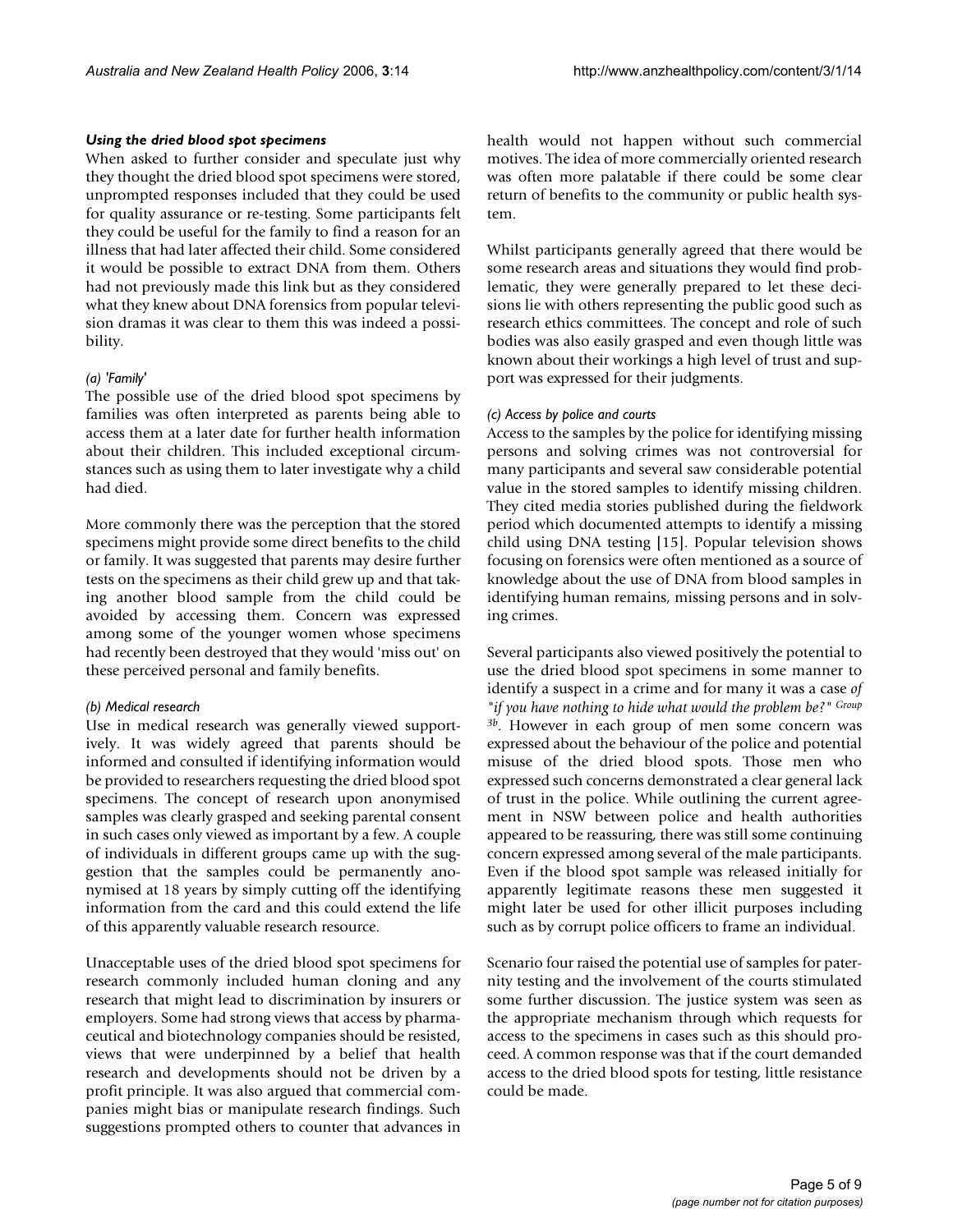*(d) Retention of dried blood spot specimens, ownership and records* A common initial response to learning about the storage of the dried blood spot specimens was to query how practical this was and the space requirements it raised. Questions were raised as to how securely access was controlled and it was suggested that no system could ever be impenetrable to abuse. A number of participants, mostly men, cited media coverage of the inappropriate use of personal information by police, other government agencies and private companies which illustrated how public privacy concerns had increased in recent years. Privacy concerns such as identify theft, credit card fraud and problems with internet security highlighted to them that storing the dried blood spot specimens raised privacy and security issues. Several male participants suggested unprompted that the samples could be used to create a DNA database.

The rationale for the 18 year storage period for the NSW dried blood spot specimens perplexed several participants. While several participants suggested that they be stored for longer, others suggested that the current cut off was likely explained in some way by the child reaching maturity and therefore fresh consent might need to be sought.

A common question posed was why the specimens were not stored for longer if they had such value for further medical research. Based on what they had heard and learnt in the group discussions most were prepared to accept the existing position of 18 years. No participant suggested that currently stored dried blood spot specimens should be destroyed prior to the current 18 year retention period.

Generally ownership of the specimens was not claimed by participants although they did view that they had some rights over them and should have some say over how they were used. A distinction was made by several participants between the storage of the specimen itself and the records containing the results derived from testing. They questioned whether the electronic records were also destroyed after 18 years.

In the reconvened groups moderators raised the fact that there were different storage retention policies in different Australian states. The variation was surprising and unsettling for many participants. They had expected that the NBS policies and issues they were discussing would be similar across Australia. The fact that the retention periods differed so significantly led them to question if there was further information available which might provide a rational explanation.

Concerns were also expressed if an individual relocated to another Australian state it may be difficult for them to

access the stored dried blood spot if ever necessary. Such comments were in the context of the perceived direct personal benefit from the storage. They questioned in such cases if it was possible for the specimens to be transferred between states.

#### **Discussion**

Participants in this study had some vague initial understanding of the procedures of NBS, yet they knew very little about its specific purpose and implications. There would also seem to be a very low level of community awareness that the dried blood spots are stored and indeed many people do not seem to have previously considered what happens to other biological samples they have given in health settings.

While the concept of accessing the dried blood spots for other uses was new to the groups, all quickly understood the issues and were able to participate in the discussions. Despite the surprising discovery that these dried blood spot specimens were kept, there was no evident rush to demand they should be destroyed because they were unaware of their existence. It appeared that this high level of community trust and support for storage was underpinned in part by a misconception that the specimens could *commonly* have direct future personal benefit to an individual. It was evident that when participants were discussing testing as part of NBS, they were also often considering that the dried blood spots might be used for additional tests at a later date in a child's development. In reality examples of benefits for the family, where they occur, are in enabling prenatal testing and for forensic identification.

The support for the use of the dried blood spot specimens in medical research may be reassuring. All participants grasped the distinctions between identified and anonymised research and seemed satisfied with the rules and regulations as they were presented to them. This study found very high levels of trust in the medical profession and government regulation. There was very little questioning of the mechanisms in place to oversee research upon samples and rather participants were accepting that if an ethics committee is in place it can be trusted to act in the public good. There was little evidence of the mistrust and cynicism with scientists and institutions that has been described in some European Countries [16].

Support amongst participants for use of dried blood spot specimens in identifying missing persons was particularly strong. Linked to this view were the concerns raised by young people whose specimens had recently been destroyed about the loss of utility for them in this context. There was some support in this study for the use of dried blood spot specimens by police to identify suspects in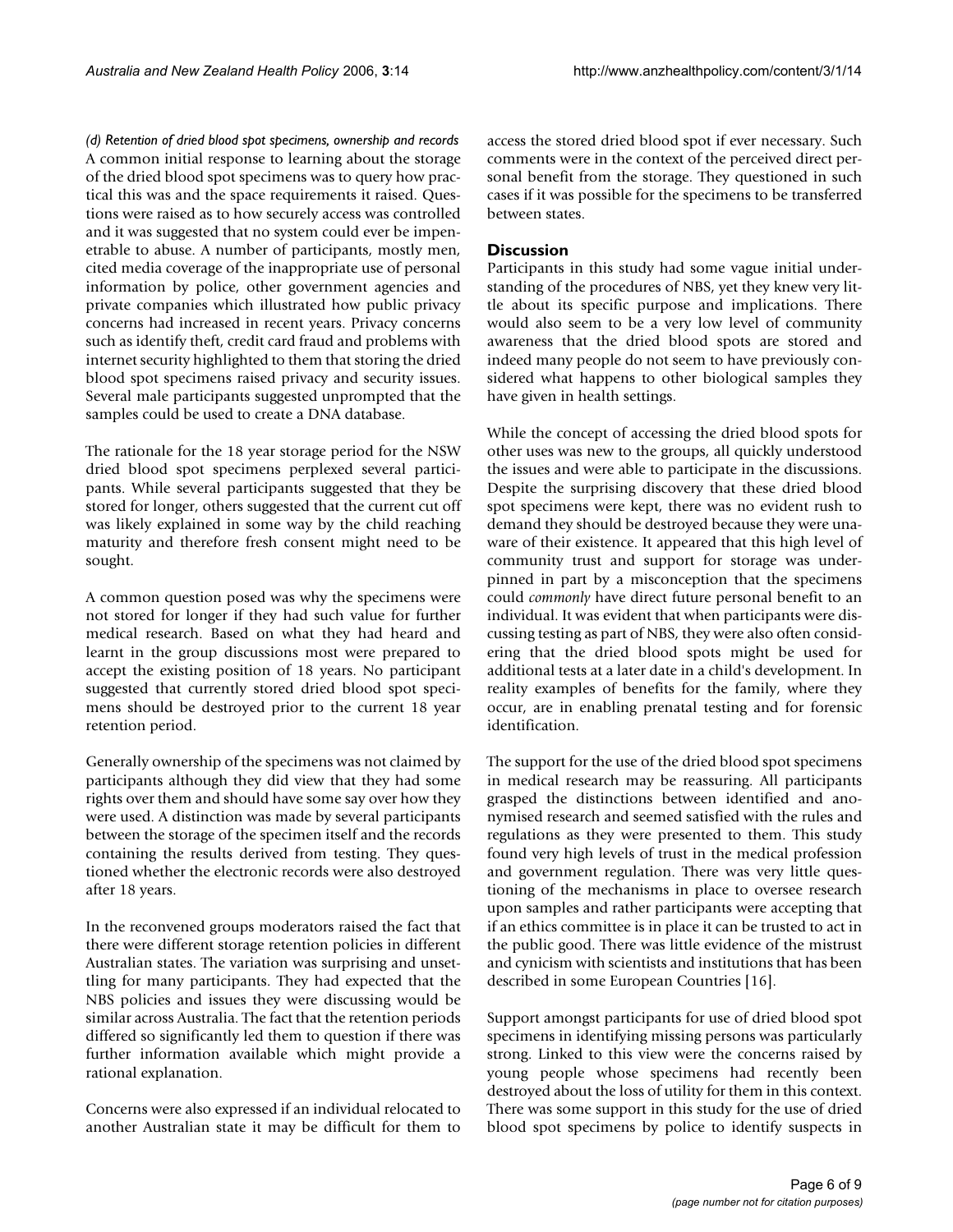criminal cases. Findings from international public surveys [17] also suggest that many members of the public, at least in the UK, would express support for this use. While this general support for access to the cards by the police indicates that many may view this positively, it was also very clear that there were a number of participants strongly objected to access by such third parties. Trust, or lack thereof, seemed to underpin these views as well as the experiences of some of the participants, particularly men, in the use of electronic data. Concerns were also expressed about the privacy and security of the samples, the possibility of identity fraud as well as inappropriate use of data and forensic samples by the police.

Whilst many in the community may have high levels of trust this is likely to be impacted by critical media coverage of a NBS program. In this context it is noteworthy that, to date, there has been little media coverage, of any form, related to NBS in NSW. A search, using an online catalogue, for recent media articles about NBS revealed almost nothing in NSW yet several stories raising concerns about the dried blood spot specimens were found from other Australian states and also from New Zealand [18,19]. Some health professionals in other Australian states have suggested that the concerned media and "conspiracy theorists" should be reassured by the strict controls that already exist to protect information [20]. However it is also clear that it is better to consider and address at the outset issues which are likely to be sensitive or have the potential to raise controversy in the community. Once lost public trust can be very difficult to rebuild and in part it needs to be maintained by listening to public concerns seriously, even if they appear at first irrational, and by considering what underlies them [16].

The qualitative approach used here presents opportunities for extended discussion, consideration of information and further deliberation over a few days. It therefore supports a deeper exploration and understanding of community views than some other methodologies. It is evident from our findings that a quantitative approach, such as implementing a survey, would be of limited initial value in engaging these stakeholder groups in policy issues. Whilst many people would probably give a response to a survey question, if they do not understand the question and the background, some responses may simply be 'nonopinions'.

Public opinion polls and surveys do have a role in informing health policy development in this area. A recent mail survey of mothers from Western Australia generally confirms the picture we have found in that many parents do not feel well informed about NBS and storage of the dried blood spot specimens [21]. Nevertheless the survey findings also highlighted some of the methodological difficulties in engaging consumers and assessing their views. When asked in the survey, almost one in three mothers supported the current two year retention for dried blood spot specimens. However these mothers also noted that they did not possess adequate knowledge of the issues to consider any alternative options for retention policies and therefore supported the *status quo* as presented to them. It is in situations such as this that there is significant value in a more deliberative approach to exploring valid community views. In contrast to the Western Australian study, we did not discern broad concern for the extended storage of the dried blood spots. This significant difference may reflect the background and experience of the participants as well as the more deliberative consideration of the issues enabled by the methodologies used in our study. The findings from the study presented here provide a basis for further research exploring any differences in perspectives of the wider Australian community.

All methodologies which attempt to explore and consider public attitudes and opinion have their own limitations. Whilst the qualitative approach used here was designed to capture a range of different perspectives it does not claim to present a representative picture of the population's views. This study included few people from culturally diverse backgrounds or other groups whose views may be quite different from those reported. It is worth noting that several studies in other countries suggest that those from certain ethnic minority backgrounds are much more likely to have concerns with the storage of biological samples, access to genetic databases by third parties and lower level of trust in health providers [17,22]. We would expect there to be some further sensitivities towards NBS programs amongst these and other vulnerable groups.

Furthermore in this study discussions about NBS and associated issues of storage and further use were framed in the context of health, testing and screening generally. NBS was presented to participants in a medical context which initially highlighted its direct application in detecting rare and treatable conditions. It was on this canvas that further discussion was initiated. Many participants seemed to find it difficult to move beyond the immediate perceived personal benefits NBS testing and dried blood spot specimen storage could offer them.

Genuine community consultation is essential to support attempts to develop national policy standards especially in areas which are currently of greatest divergence, notably the retention and further use of dried blood spot specimens. It will require an understanding of community perspectives and their involvement in building a model which has widespread support. It will also likely require some further development and testing of appropriate public involvement methodologies.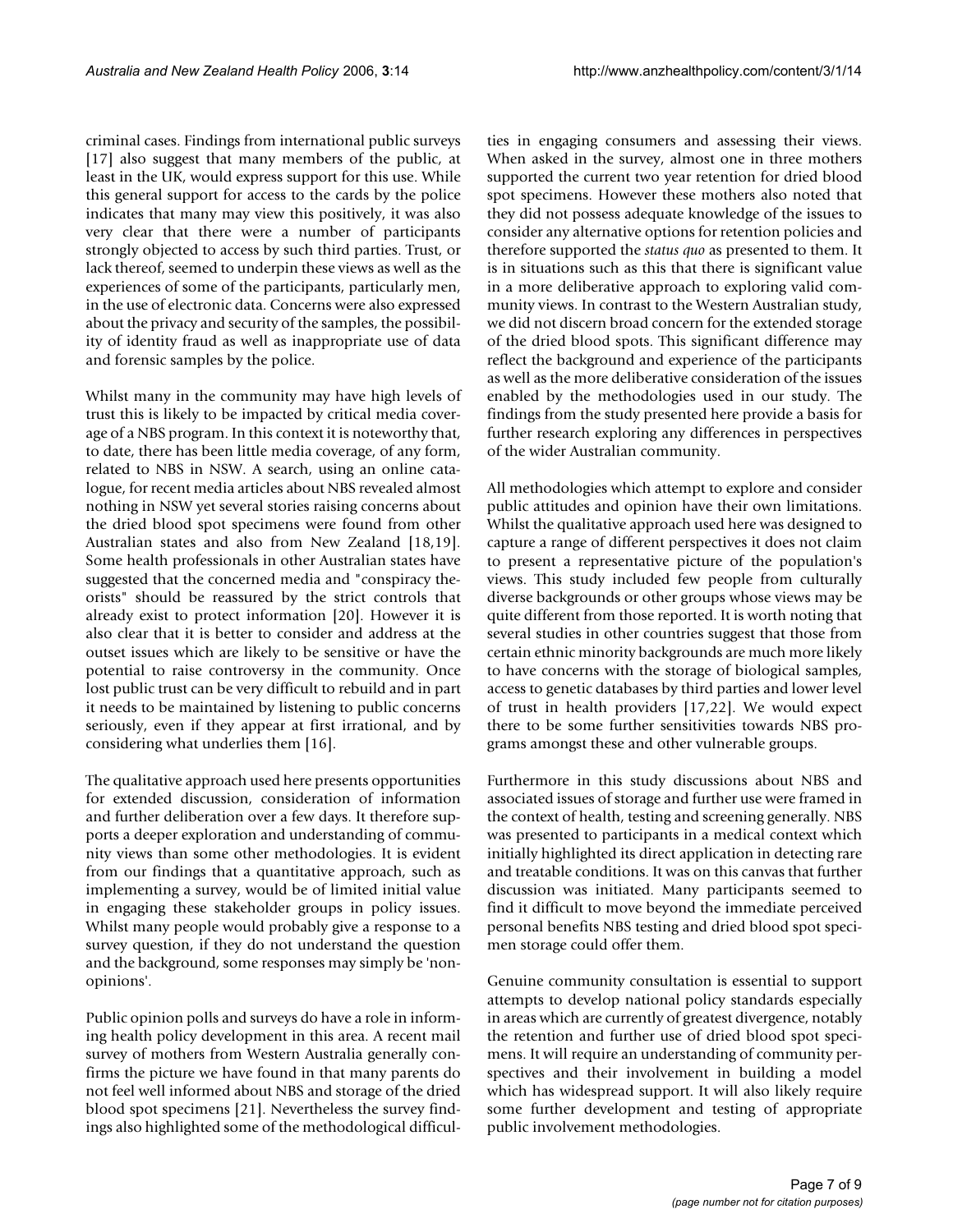#### **Policy implications and conclusion**

This deliberative and consultative process has provided rich data to inform the development of state and national policies in NBS. It especially provides a deeper insight into community views of the retention and storage of dried blood spot cards. The findings suggest that, with the provision of information and opportunities for deliberation, many members of the wider community are likely to support the extended storage of dried blood spot specimens and their use in medical research.

The printed materials offered to parents in NSW [8] are notable in that they explicitly outline that the blood spot cards are stored and how they may be accessed and used in the future. However it would seem that many parents fail to absorb or are aware of this information. In line with the findings of this study NSW Health NBS policy has recently been updated and now includes further advice for health professionals to effectively communicate to parents that the blood spots cards are stored [7].

There is additional evidence that community awareness of NBS may also be limited in other Australian states [23]. Researchers conducting a community study commissioned by the Victorian Government [24] have suggested that parents are not given enough information about newborn screening and that there is a general lack of understanding about storage procedures [25]. This research has informed the development of a policy review which recommends to the Victorian Minister for Health an improved community education program and that extended storage of the blood spot cards should include explicit written consent from parents [26].

These policy issues potentially have national as well as state relevance. The consternation expressed amongst those we spoke to regarding differences in policies for NBS across Australia supports the current deliberations of the Australian Health Ministers' Advisory Committee where a subgroup has been asked by the Commonwealth Government to consider the development of national NBS standards [10]. In our study the different State NBS policies regarding storage of dried blood spot cards were identified as a matter of concern that required rationalization. One aspect participants highlighted was that family members, often dispersed geographically, should have equitable access to the perceived benefits in storing the dried blood spots.

This study demonstrates that members of the wider community are clearly able to engage and consider some of complex issues and grasp some of the key scientific, social and ethical issues raised by developments in genetic health. These participants were not specialists in health, policy or ethics yet they were able to contribute unique perspectives as consumers of genetics services. Those we spoke to embraced the sometimes challenging and complex issues, considered these carefully and were willing to share and listen to views of others. They were also willing to problem solve and make positive suggestions as to how policies and practices could be further developed. This bodes well for a more inclusive strategy in the development of public policies in the developing field of genetic heath.

#### **Acknowledgements**

We are indebted to the members of the NSW community who participated in this research.

We would also like to thank the members of the project's Expert Advisory Group who kindly gave their time, comments and enthusiasm.

#### **References**

- Guthrie R, Susi A: A simple phenylalanine method for detect**ing phenylketonuria in large populations of newborn infants.** *Paediatrics* 1963, **32:**338-343.
- 2. Wilcken B: **[Does every baby get a newborn screening test?](http://www.ncbi.nlm.nih.gov/entrez/query.fcgi?cmd=Retrieve&db=PubMed&dopt=Abstract&list_uids=14558861)** *Medical Journal of Australia* 2003, **179:**400-401.
- 3. Crossley JR, Elliott RB, Smith PA: **[Dried-blood spot screening for](http://www.ncbi.nlm.nih.gov/entrez/query.fcgi?cmd=Retrieve&db=PubMed&dopt=Abstract&list_uids=85057) [cystic fibrosis in the newborn.](http://www.ncbi.nlm.nih.gov/entrez/query.fcgi?cmd=Retrieve&db=PubMed&dopt=Abstract&list_uids=85057)** *Lancet* 1979, **1(8114):**472-474.
- 4. Wilcken B, Wiley V, Hammond J, Carpenter K: **Screening newborns for inborn errors of metabolism by tandem mass spectrometry.** *New England Journal of Medicine* **3 48(23):**2304-12. 2003 Jun 5
- 5. Centre for Epidemiology and Research: **NSW Department of Health. New South Wales. Mothers and Babies 2004.** *NSW Public HealthBull* 2005, **16(S-4):**.
- 6. International Society for Neonatal Screening, Standing Committee on Quality Assurance: *Lexicon of terms to be used in newborn screening* 2005.
- 7. NSW Department of Health. New South Wales: *Newborn Bloodspot Screening Policy, Policy Directive PD2006\_099* 2006.
- 8. NSW Department of Health. New South Wales: *Tests to Protect Your Baby* 2004.
- 9. Australian Law Reform Commission: *Essentially Yours: The Protection of Human Genetic Information in Australia, ALRC 96. Canberra* 2003.
- 10. Australian Government. Attorney General's Department: *Australian Law Reform Commission and Australian Health Ethics Committee Report Essentially Yours The Protection of Human Genetic Information in Australia. Government Response to Recommendations. Canberra* 2005.
- 11. National Health and Medical Research Council: *National Statement on Ethical Conduct in Research Involving Humans. Canberra* 1999.
- 12. NSW Department of Health. New South Wales: *Memorandum of Understanding between The New South Wales Commissioner of Police and Director General of the New South Wales Department of Health* 2002.
- 13. The Wellcome Trust: *Public Perceptions of Human Cloning. A Social Research Study. London (UK); ISBN 186983500X* 1998.
- 14. Swallow V: **[Research Brief. How to manage and display quali](http://www.ncbi.nlm.nih.gov/entrez/query.fcgi?cmd=Retrieve&db=PubMed&dopt=Abstract&list_uids=12790875)[tative data using 'Framework' and Microsoft Excel.](http://www.ncbi.nlm.nih.gov/entrez/query.fcgi?cmd=Retrieve&db=PubMed&dopt=Abstract&list_uids=12790875)** *Journal of Clinical Nursing* 2003, **12:**610-612.
- 15. King D: **DNA Test For Schoolgirl Who Could Be Baby Tegan.** *The Australian* . 2005 June 13.
- 16. House of Lords Select Committee on Science and Technology: *Third Report, Science and Society. UK* 2000.
- 17. Human Genetics Commission: *Public Attitudes To Human Genetic Information. People's Panel Quantitative Study. UK* 2001.
- 18. Macleod S: **Third parties increasingly access material from blood bank DNA.** *New Zealand Herald. Auckland (NZ)* . 2003 November 26.
- 19. Giles T, Kelly |: Baby DNA confusion. Parents unaware of gene **bank.** *Herald-Sun. Melbourne* . 2005 February 7.
- 20. Skene L, Bankier A: **Retention of Guthrie Cards: Reassuring Parents.** *Medicine Today* 2004, **5:**68-71.
- 21. Davey D, French D, Dawkins H, O'Leary D: **New mothers' awareness of newborn screening, and their attitudes to the reten-**